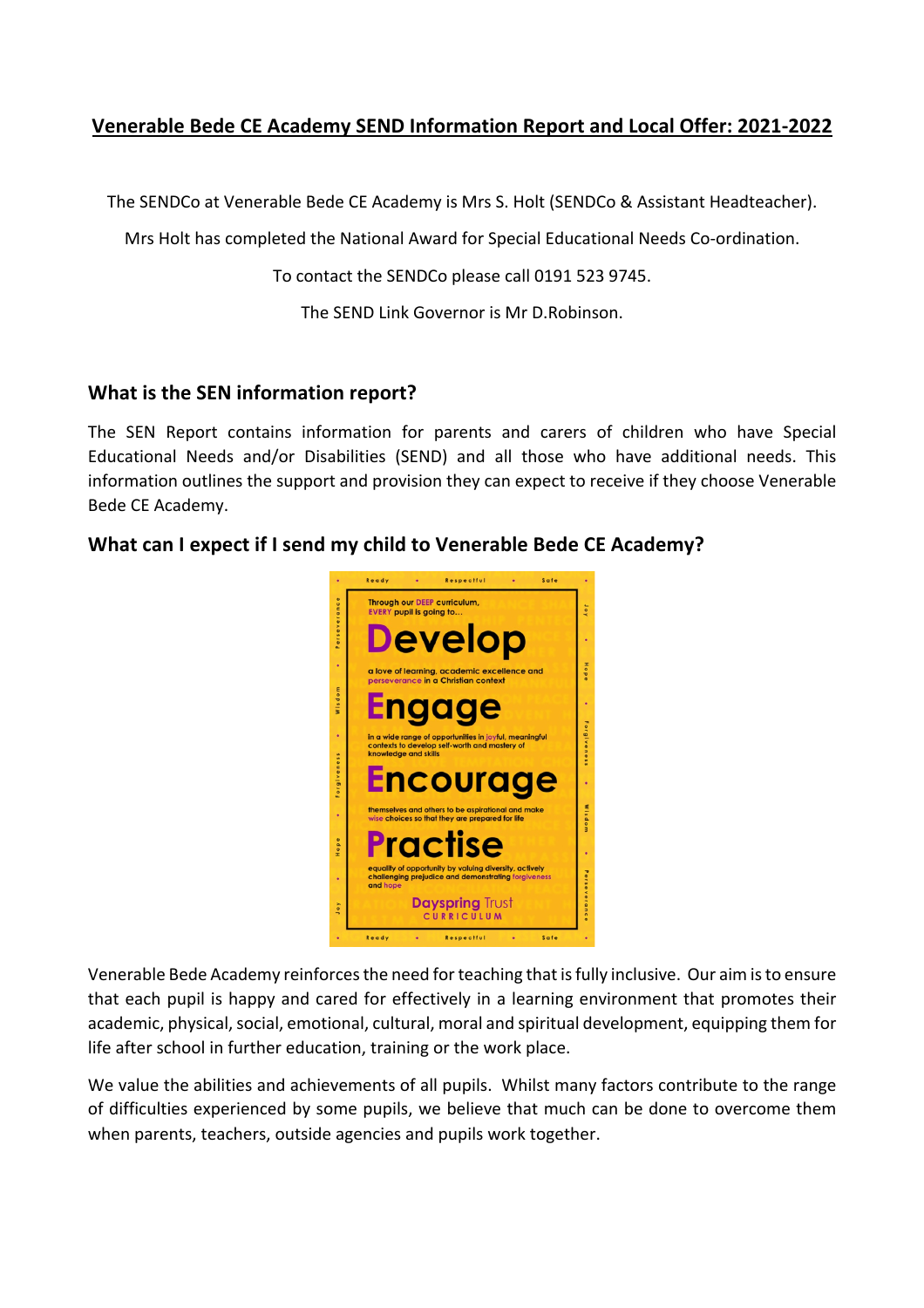# **All teachers and classroom based support staff are teachers of children with special educational needs and have a responsibility to meet these needs.**

Venerable Bede CE Academy aims to make appropriate provision for children recognised within the four broad areas of SEND need:

- Communication and interaction
- Cognition and learning
- Social, mental and emotional health difficulties
- Sensory and or physical needs

For further information, please refer to our SEN Policy. This can be found of the Academy's website.

### **What should I do if I think my child has Special Educational Needs?**

If you have concerns that your child may have a Special Educational Need you should talk to the Academy's Special Needs and Disabilities Co-ordinator (SENDCo), who organises extra help for children with SEN. You should talk to them about:

- Why you think your child has SEN
- Whether your child learns at the same rate as other children their age
- What you think the Academy can do to help
- What you can do to help

The SENDCo will meet with the child or young person to gather their views and may observe the pupil and/or conduct some assessments in addition to speaking to class teachers and support staff about the pupil's progress. The SENDCo will then use the SEN Code of Practice (2014) to decide whether your child meets the criteria to be placed on the SEND Register. The SENCO and parent/carer may agree that an external specialist such as an Educational Psychologist should become involved in order to carry out further assessments.

If it has been decided that your child has a special educational need the school will put a step-bystep plan in place which follows the Special Educational Needs Code of Practice guidelines.

For further details, please refer to the Academy's SEND Policy which can be found on the website.

# **Who are the best people to talk to in this school about my child's difficulties with learning/ Special Educational Needs or disability (SEND)?**

The SENDCo – Mrs S Holt

Responsible for:

- Checking and reviewing the progress of students on the SEND register.
- Identifying, planning and delivering any additional help students may need (this could be things like targeted work, additional support).
- Informing all teachers of the pupils needs and the strategies they should implement.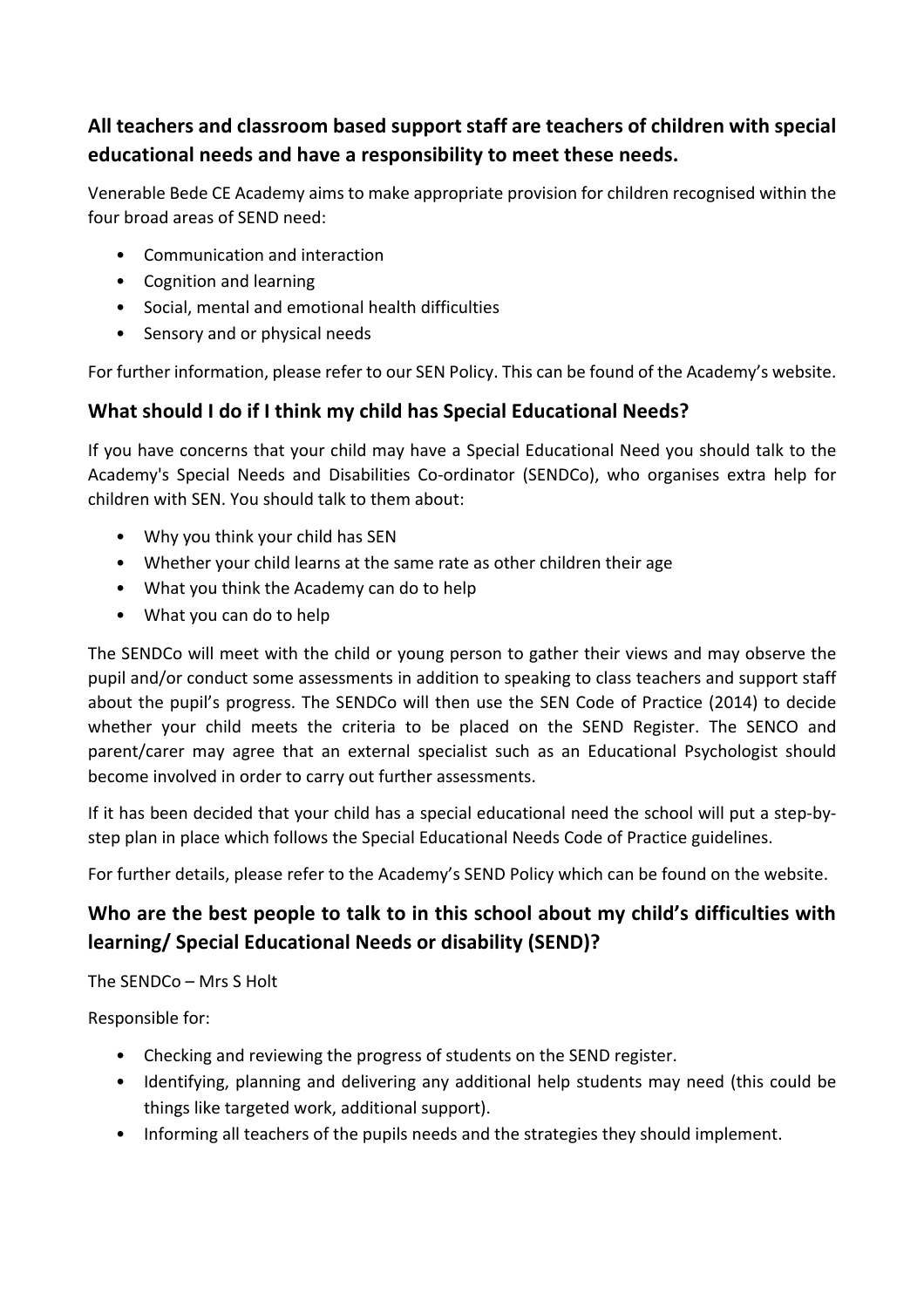- Ensuring that the school's SEND Policy is followed by all teachers when teaching pupils with any SEND.
- Developing and reviewing the school's SEND policy.
- Ensuring that parents are involved and kept informed in decisions supporting their child's learning
- Liaising with outside agencies who support individual students e.g. Speech and Language Therapy, Educational Psychology, Autism Outreach etc.
- Updating the school's SEND register ensuring that all the SEND needs of pupils are known.
- Providing specialist support for teachers and support staff in the school so that they can help pupils with SEND to make progress.

### **Department Staffing**

- Mr D Robinson Trust Director SEND
- Mrs S Holt Assistant Headteacher and SENDCo
- Miss L Brough Assistant SENDCo
- Mrs J Chipp –Lead Practitioner for Physical and Mental Health
- Mrs L Stanley HLTA
- Mrs K Brown LSA
- Mr M Green LSA
- Mrs R Higgins LSA
- Mrs J Johnson LSA
- Mrs A Smith LSA
- Mrs D Thirwell LSA
- Mr G Thompson LSA
- Miss A Winwood LSA

#### **Individual Health Care Plans**

- If a pupil has a medical condition, the parent/carer must make an appointment with the Lead Practitioner for Physical and Mental Health (Mrs J Chipp) and complete an Individual Health Care Plan in school.
- The Individual Health Care Plan will state instructions regarding any medication which may need to be taken in school.
- All medication is stored in, and administered from, a secure, locked cupboard or refrigerator.
- The Individual Health Care Plan will identify the action needed in the case of an emergency.
- Asthma sufferers must carry inhalers with them at all times.
- EpiPen users must carry their EpiPens with them at all times.
- Records will be kept of those students with asthma and any medication taken.
- A Medical register is accessible for all staff to refer to and details are on the class register.

# **How does Venerable Bede CE Academy organise support for children with SEND and what are the different types of support available for children with SEND?**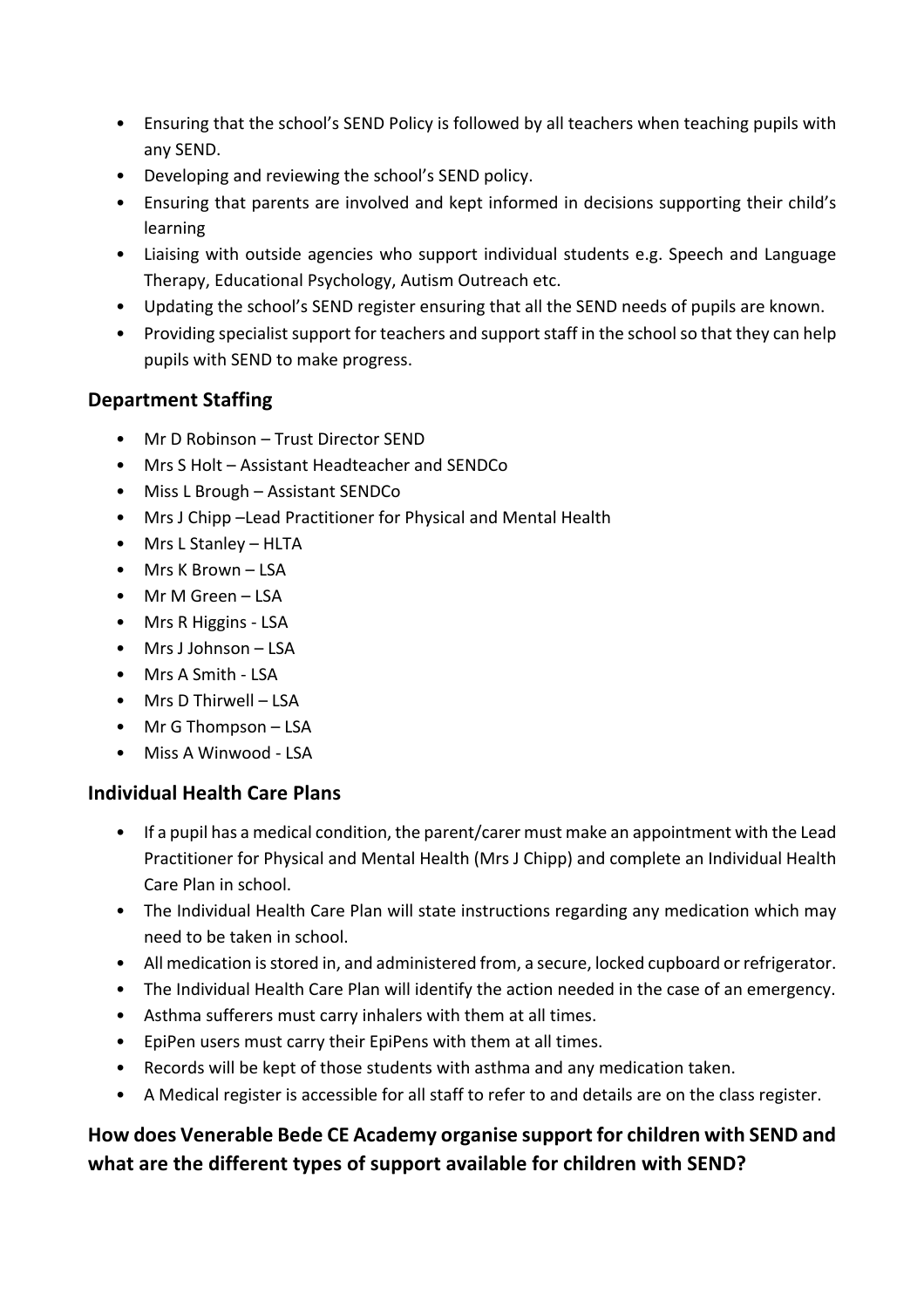As far as possible, pupils with SEND are fully integrated into mainstream classes. Every effort is made to ensure that all pupils have full access to the National Curriculum and are part of all aspects of the Academy.

The main methods of provision offered by the Academy are:

- Quality first teaching
- Additional help and support offered by class teachers
- Lessons and resources that are differentiated to ensure they are accessible to all learners
- Pastoral support
- Periods of withdrawal to work with a Learning Support Assistant (where appropriate)
- In-class support provided by a Learning Support Assistant/pastoral members of staff
- Mentoring sessions
- Specific strategies (suggested by the SENDCo) put in place
- Literacy intervention
- Reading intervention
- Handwriting intervention
- Numeracy intervention
- Social skills intervention
- Anger management intervention
- ASD awareness sessions
- Alternative curriculum activities
- Counselling

The SENDCo co-ordinates all relevant support for pupils with SEND and, in collaboration with subject teachers, will decide on the most appropriate action to be taken to help the pupil make progress. Based on the results of previous assessments, this action could be:

- To create a learner profile to inform staff of the pupil's needs
- Access to a Learning Support Assistant
- Access to Higher Level Teaching Assistant
- Access to Behaviour Support
- Access to 'time out' space/safe space
- Deployment of extra staff to support pupil
- Provision of alternative learning materials/special equipment
- Small group support
- Intervention groups e.g. 1:1 reading, social skills groups etc.
- Additional training for staff
- Referrals to external agencies and specialists e.g. Children and Young People's Service, Educational Psychology, Autism Outreach Team etc.

#### **What happens if my child has a high level of need?**

The SENDCo will be heavily involved in planning the transition for your child to ensure that the appropriate level of support is in place. Your child will be monitored on a daily basis and their plan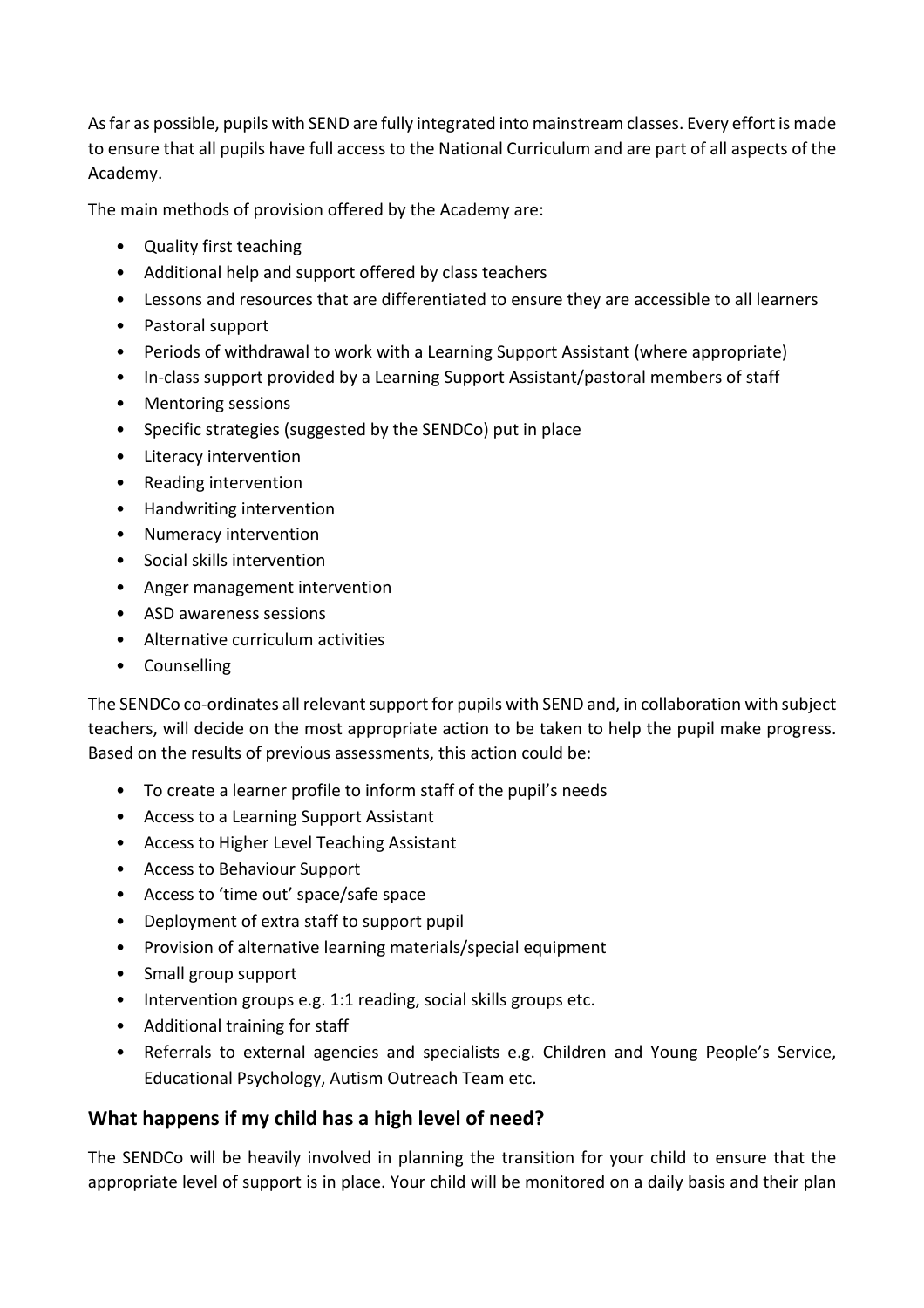reviewed regularly: support will be adjusted as necessary. The SENDCo will liaise with other professionals that work with your child and will seek advice from them as and when necessary. If your child also has health needs, an individual health care plan will be written for your child. Staff will be informed of any adjustments that need to be made. Your child may be entitled to additional support in exams and assessments such as being provided with extra time.

#### **What clubs are available for my child?**

We offer our students a range of lunchtime activities.

### **How will I be informed about my child's progress?**

Your child's progress is continually monitored by his/her subject teachers, Head of Year and SENDCo.

Data including your child's level's will be sent to you 3 times a year and an annual report is also issued.

Pupils with an Education, Health and Care Plan will have a formal review of their plan annually. This meeting will include the child, parents and/or carers and any other professionals who work with the child.

Student feedback will be taken through questionnaires to evaluate support.

Parents' Evenings and review meetings operate throughout the school year. Parents and carers are able to make appointments with specific members of staff upon request.

### **What additional intervention may my child receive at Venerable Bede CE Academy?**

If your child requires support over and above what is delivered by the teacher in the mainstream classroom they may be given:

- Learning Support Assistant to support in class
- Literacy and/or numeracy interventions.
- Adapted materials or specialist equipment
- Student mentoring
- 1:1/small group reading/phonics
- Subject specific intervention e.g. coursework support sessions.
- Lunch and break time support
- Learner profiles will be given to staff (as required)
- Exam access arrangements
- Dyslexia and dyscalculia screening
- Educational Psychologist assessment
- Behaviour Intervention Team Support
- Intensive pastoral support
- Children and Young People's Service referral
- Child and Adolescent Mental Health Support referral
- Autism Outreach Service referral
- Social skills sessions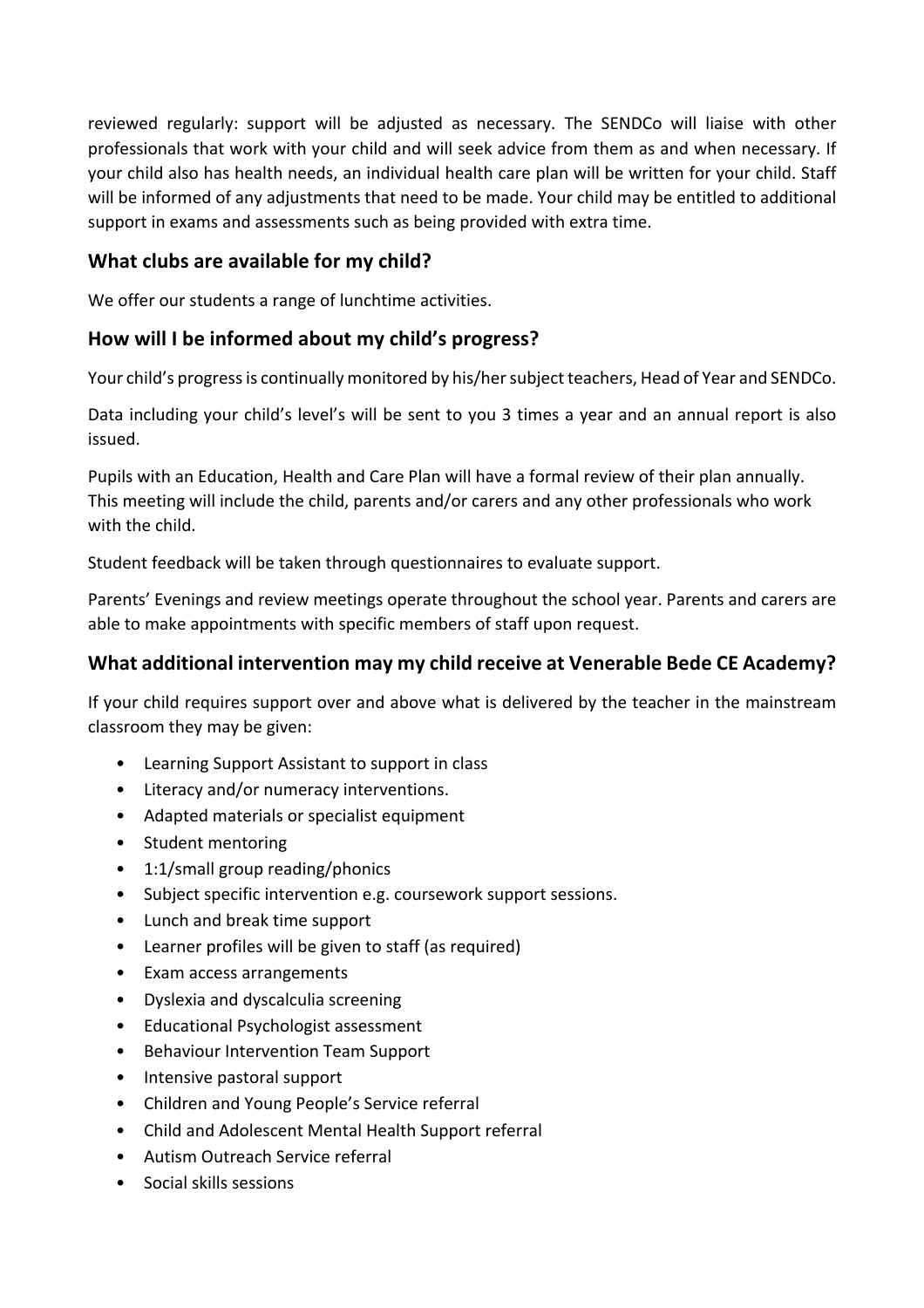- Access to Learning Zone
- Access to counselling
- Early Leave/toilet/lunch/time out pass
- Access to lift

# **How will the Academy prepare and support my child when they join the Academy or move on to Further Education or Training?**

Venerable Bede CE Academy works closely with our feeder primary schools to ensure that the transition process begins in Year 6. The Head of Year 7 and the SENDCo will make visits to each primary school to discuss each child's individual needs. The SENDCo will then meet with each primary school SENDCo to discuss the needs of pupils with SEND in more depth. Parents are encouraged to attend these meetings. The SENDCo from Venerable Bede Academy will attend any review meetings and will ensure that the appropriate support is put in place. We also have open evenings for parents/carers and their children to attend.

Pupils on the SEND register will be invited to attend an additional transition visit.

Where a pupil transfers to us part way through the year, the two schools will exchange information. If necessary, the two SENDCos will meet to discuss the pupil's needs and any provision which should be made.

On entry to the Academy, each pupil's attainment will be assessed. Where pupils are identified as having SEN school staff will:

- Use the information from the previous school to shape the pupil's curriculum and pastoral support
- Identify areas of strength and weakness (and note areas that may require support)
- Ensure ongoing assessments provide regular feedback in order to plan for learning
- Ensure pupils have opportunities to demonstrate knowledge and understanding
- Involve pupils in planning their own targets
- Involve parents/carers in a home-school learning approach
- Link with the Connexions advisor regarding the most appropriate post-16 placement
- Provide work experience opportunities in Year 10

### **How will my child's needs be identified and assessed?**

At Venerable Bede Academy we aim to identify any additional needs as early as possible in order for each child to reach their full God given potential. Teaching and supporting pupils with SEND is a whole school responsibility.

All teachers are responsible for identifying pupils with SEN and, with the SENDCo, will ensure that those requiring different or additional support are identified. Regular assessment ensures that pupils who are not making academic progress in line with their peers can be identified effectively.

Early identification of pupils with SEN is a priority. The Academy will use appropriate screening and assessment tools to ascertain pupil progress through: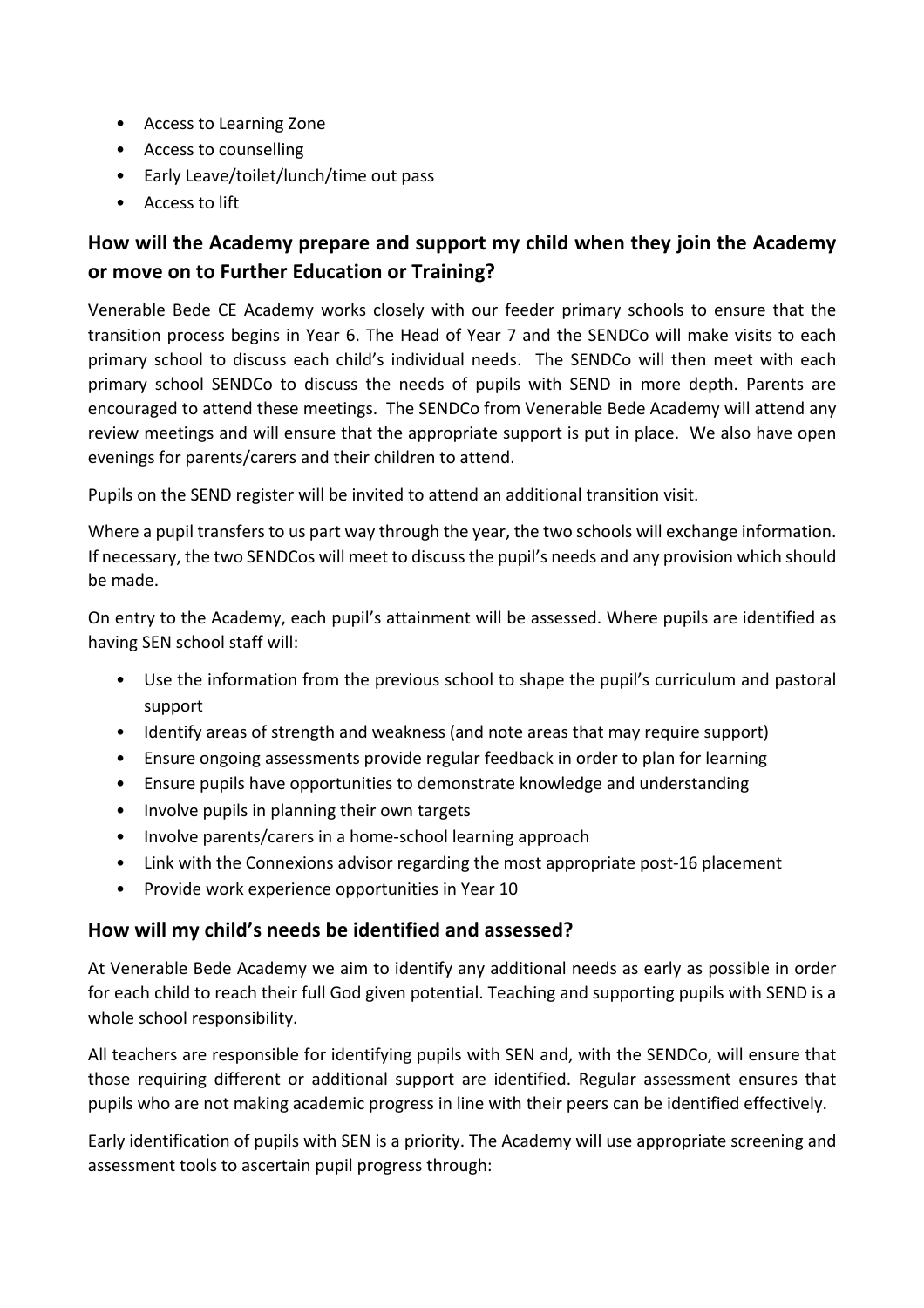- KS2 reviews and transition data
- Transition programme
- Information provided by previous school/schools
- Evidence obtained by teacher observation/assessments
- Their performance when judged against the appropriate National Curriculum Level Descriptions
- Standardised screening or assessment tools
- External support services may also play an important part in helping the Academy identify, assess and make provision for pupils with SEN

# **How will Venerable Bede CE Academy ensure my child is included in all aspects of school life?**

Pupils identified as having SEN are, as far as is practicable, fully integrated into mainstream classes with appropriate support. Every effort is made to ensure that they have full access to the National Curriculum and are integrated into all aspects of school life. We value pupils of different abilities and actively support inclusion. The Academy recognises the entitlement of all pupils to a balanced, relevant and broad curriculum.

Within the Academy both staff and pupils will be consistently involved in deciding the best ways to support each child's individual needs. There is flexibility in the approaches used in order to cater for these individual needs.

Our SEND policy reinforces the need for teaching that is fully inclusive. The Governing body will ensure that appropriate provision and reasonable adjustments will be made for all pupils with SEN.

Within each class, teaching and learning styles will be flexible to ensure effective learning. Grouping to support children with SEN will be part of this process.

### **How will staff in Venerable Bede Academy support my child's learning?**

Schemes of work are in place and are differentiated to include appropriate learning outcomes for all pupils.

Differentiation takes a variety of forms within each teacher's planning. Learning intentions are made explicit and activities may be adapted. Alternative methods of responding or recording may also be planned.

Children with sensory or mobility impairments or a specific learning difficulty will be given access to the curriculum through more specialist resources e.g. ICT, Communication Aids and specially adapted subject specific equipment etc. where it is identified as appropriate. Assessment of need and the provision of any additional equipment will be arranged through the Local Authority Specialist Support Team. Needs and adjustments will be considered on an individual basis.

### **How will the curriculum be matched to my child's needs?**

We recognise that each individual pupil learns at different rates and that there are many factors that may affect their achievement, including ability, emotional state, age and maturity. We aim to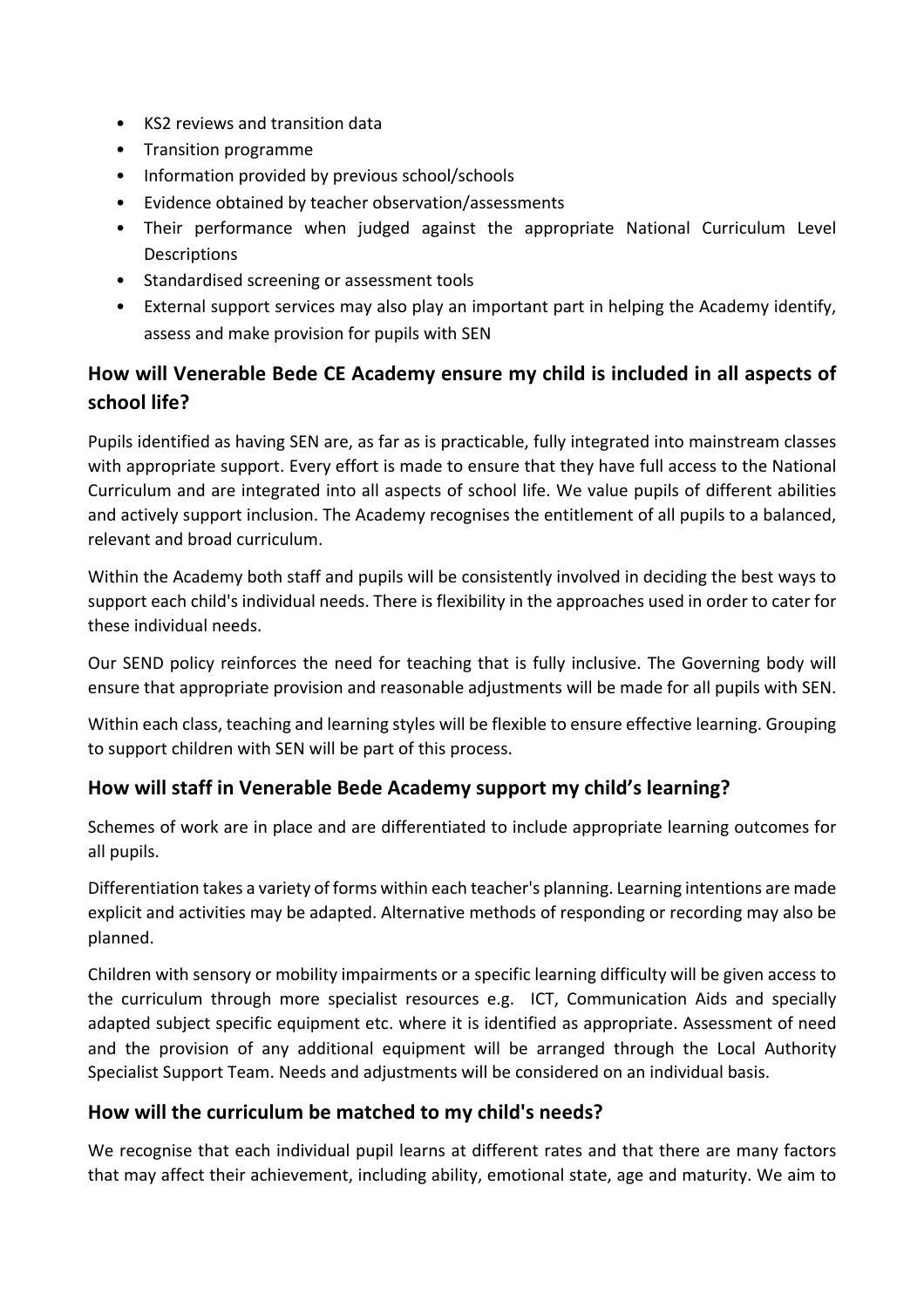provide a differentiated curriculum appropriate to the individual needs and abilities of each student. Students will be given appropriate support in order that they experience success. Each student is treated as an individual and as such their lessons are planned to meet their individual needs and abilities.

# **What specialist resources and services are available at or accessed by Venerable Bede CE Academy?**

The Academy employs a member of staff who is responsible for health care coordination. They are responsible for coordinating the everyday care of children with physical/medical needs and creating, monitoring and updating documents such as:

- Individual Health Care Plans
- Moving and Assisting Plans
- Personal Evacuation Plans
- Emergency Care Plans
- Medications Policy

Venerable Bede CE Academy recognises the important contributions that external support services make in assisting to identify, assess, and provide for our SEND Pupils. If considered necessary, colleagues from other support services will become involved with SEND pupils. These agencies include:

- The Specialist Support Team for Children with Physical and Medical Needs
- Educational Psychology
- SEND Information, Advice and Support Service
- School Nurse, Consultants, GPs etc.
- Speech and Language Therapy Service
- Occupational Therapy Service
- Children and Young People's Service (CYPS)
- Physiotherapy
- Occupational Therapy Service
- Child and Adolescent Mental Health Services (CAMHS)
- Connexions
- Autism Outreach Team
- Sensory Central Team
- Pupil Referral unit: Returners and Young mums.
- Behaviour Support Service
- Language and Learning Service
- The Virtual School (for Looked After Children)

In addition, important links are in place with the following organisations:

- The Connexions Service
- The Attendance Team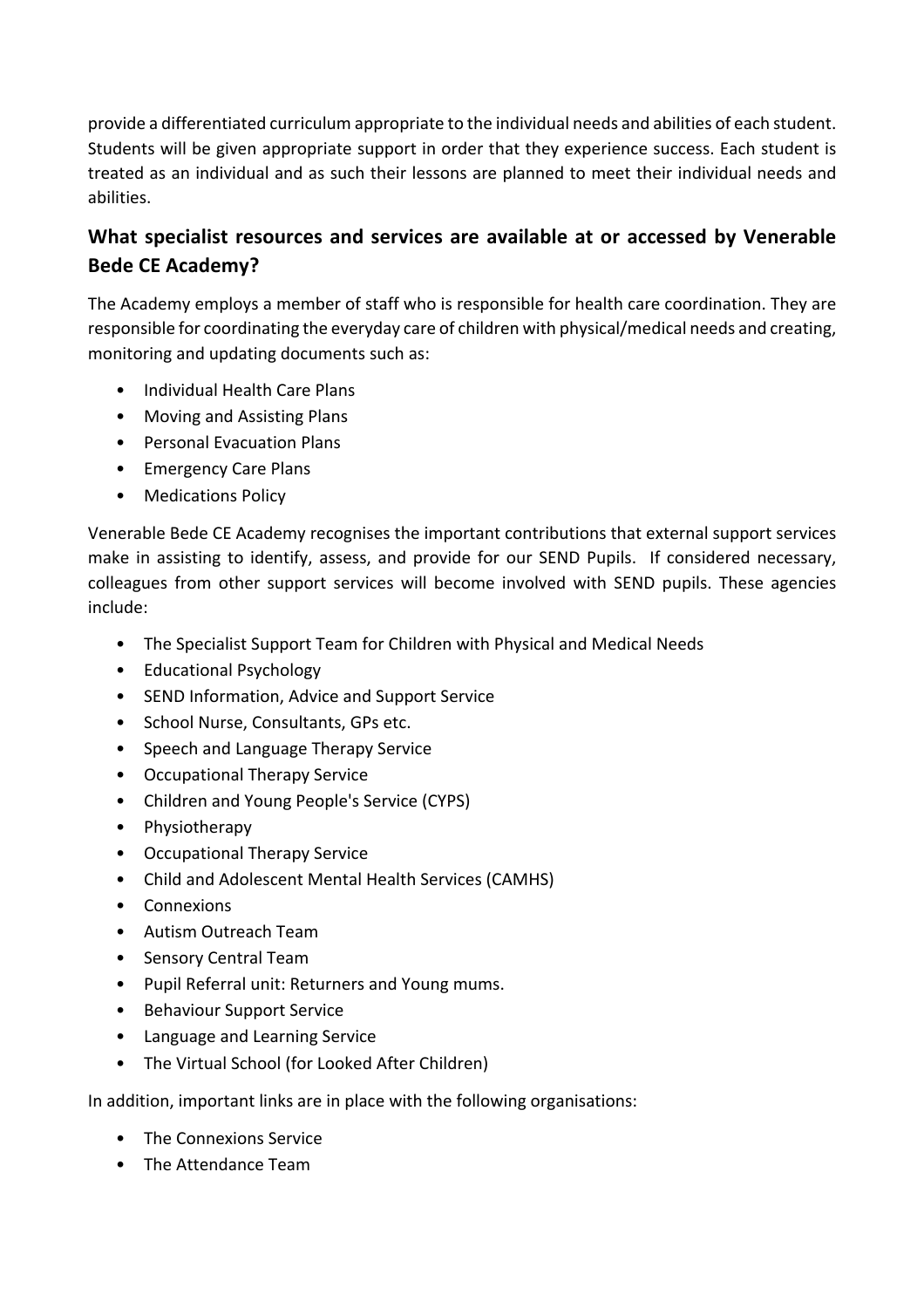- Social Care
- Local colleges

## **How will I be involved in discussing, planning and supporting my child's education?**

The partnership between parents/carers and ourselves is considered crucial. It is an important factor in the success of our pupils and we are keen to ensure that you are well informed about the progress of your child. Parents/carers have a unique overview of their child's needs and how best to support them.

Both pupils with SEND and parents/carers are fully involved in any decision making. Pupils are be encouraged to participate in decision making processes that affect them. Parents/carers and pupils are invited to review meetings to discuss outcomes and progress and to contribute their views.

Parents' Evenings provide regular opportunities to discuss concerns and celebrate progress. Parents/carers are able to make appointments with specific members of staff upon request.

The SEND Information Advice and Support Service, can provide independent support and advice to all parents/carers of pupils with SEND. They can be contacted on 0191 561 5643.

## **What if my child needs transport to or from school?**

If your child has an Education, Health and Care Plan they may be entitled to a taxi funded via the local authority. Home to school transport is the responsibility of the Local Authority.

### **What care, guidance and support is available at Venerable Bede CE Academy?**

The emotional wellbeing of our pupils is very important to us. We have an effective, well established pastoral team as well as policies in place to ensure that pupils feel safe and understand what is expected of them in terms of their behaviour and conduct.

We are a fully inclusive, caring community who value and celebrate diversity. All children should be valued equally and we strive to eliminate prejudice and discrimination.

All pupils are placed in a tutor group on entry where they have daily access to their form tutor. Here, they can discuss any problems or concerns.

We have a Lead Practitioner for Physical and Mental Health who mentors pupils as well as raising the profile of mental health within the Academy.

All pupils access a PHSE curriculum that reinforces British values and includes issues of disability, difference and valuing diversity.

All staff take the safeguarding of students very seriously and have the required level of safeguarding training as well as a designated team of staff who have more in depth training. There are policies and procedures in place to ensure the safety of all.

The Academy employs a member of staff who is responsible for health care coordination. They are responsible for coordinating the everyday care of children with physical/medical needs including the administering of medications.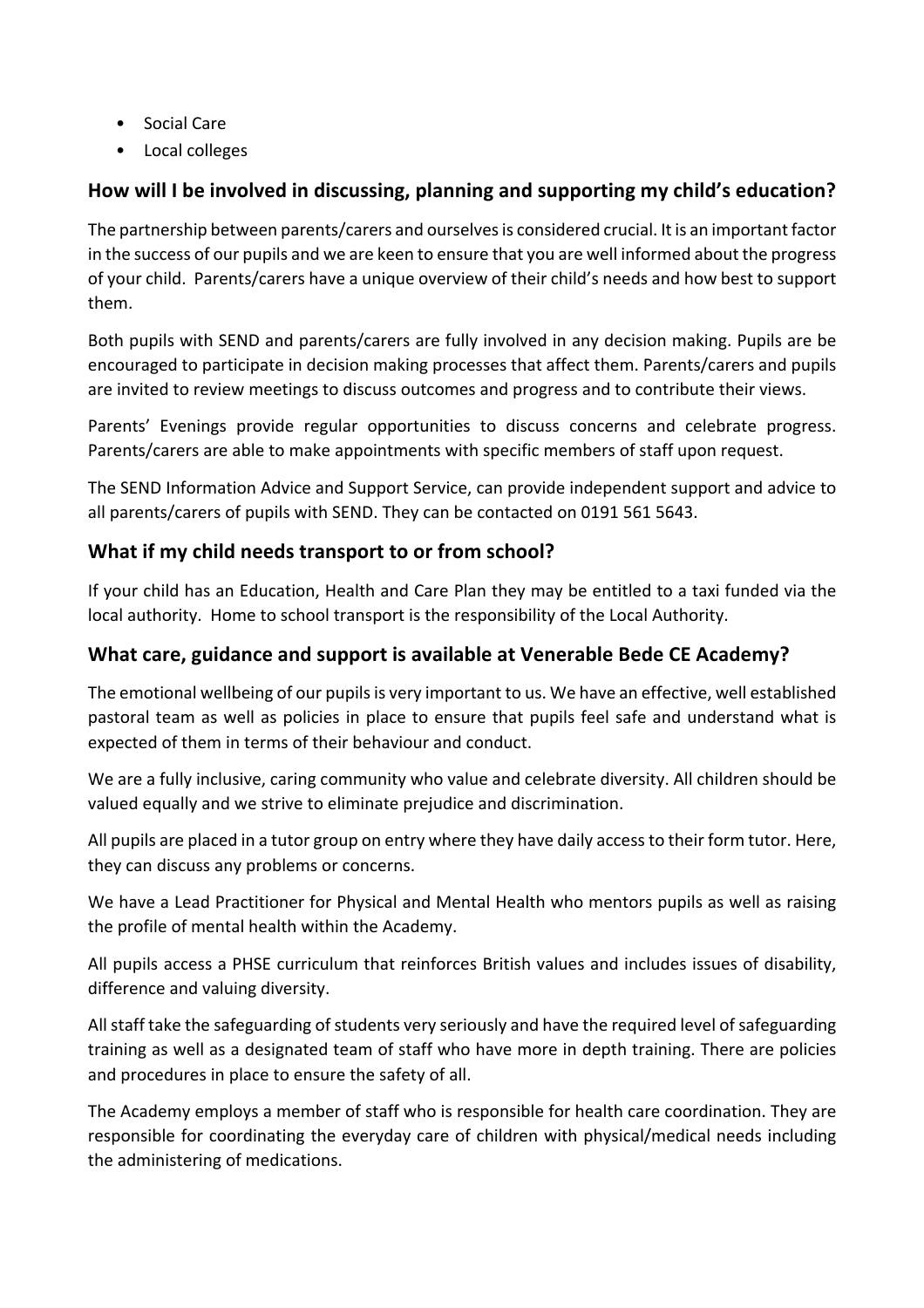## **What training have the staff supporting my child had?**

The SENDCo is a qualified teacher and has completed the National Award for Special Educational Needs Co-ordination. Regular SENDCo network meetings are attended that provide updates on any developments in SEND and inclusion.

All of our staff receive regular training to ensure that they can provide the very best education, care and support to you child. Within the SEND team individuals have been trained in the following areas:

- Dyslexia
- Autism Spectrum Disorder
- Safeguarding
- ELSA (Emotional Literacy)
- Attachment and Trauma
- Speech, Language and Communication
- Behavioural, Emotional and Social Difficulties
- Administration of Medicines
- Epi-Pen Administration
- Visual impairments

Additional SEND training is provided for staff through meetings, continuous professional development sessions, INSET days and external training days. All staff have access to professional development opportunities.

### **Who should I contact for further information about my child?**

- The SENDCo Mrs S. Holt
- Assistant SENDCo Miss L. Brough
- Your child's Tutor or Head of Year
- Individual subject teachers
- The Attendance Officer Ms N Kelleher
- Behaviour Support Ms G Riley
- Headteacher Mr D Airey

### **Who can I contact if I have a complaint?**

- If a parent/carer wishes to complain about SEND provision or the SEND policy they should, in the first instance, raise it with the SENDCO, who will try to resolve the situation.
- If you feel that your complaint has not been resolved, please contact the Headteacher (See Complaints Policy for more information)

## **Together for Children Local Offer**

The aim of this page is to provide comprehensive and up to date information on local organisations, services, activities and events relating to children and young people and their parents/carers as well as professionals working with families.